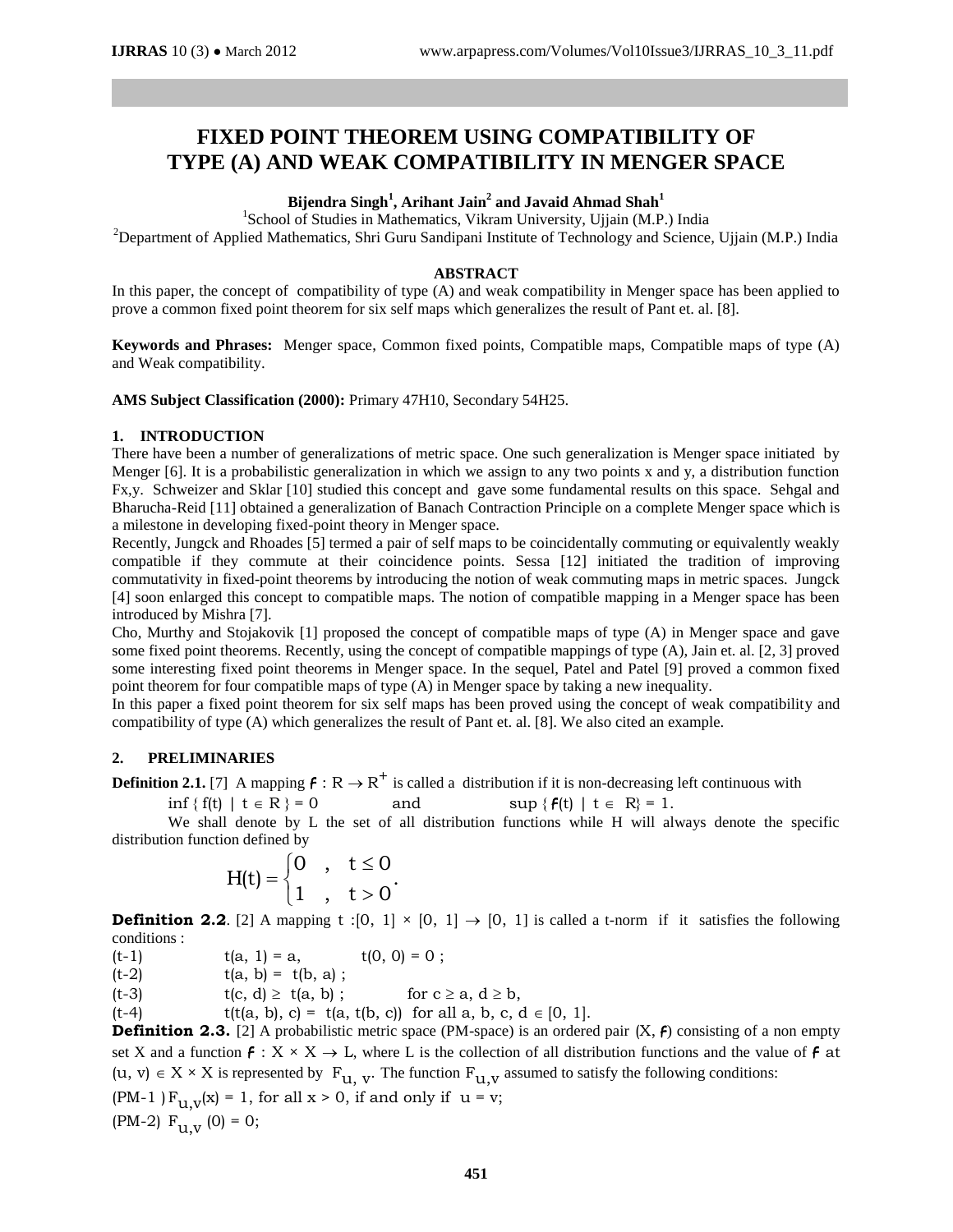(PM-3)  $F_{U,V} = F_{V,U};$ (PM-4) If  $F_{U,V} (x) = 1$  and  $F_{V,W} (y) = 1$  then  $F_{U,W} (x + y) = 1$ , for all  $u, v, w \in X$  and  $x, y > 0$ .

**Definition 2.4.** [2] A Menger space is a triplet  $(X, f, t)$  where  $(X, f)$  is a PM-space and t is a t-norm such that the inequality

(PM-5)  $F_{U,W} (x + y) \ge t \{F_{U,W}(x), F_{V,W}(y) \}$ , for all  $u, v, w \in X$ ,  $x, y \ge 0$ .

**Definition 2.5.** [11] A sequence  $\{x_n\}$  in a Menger space  $(X, f, t)$  is said to be convergent and converges to a point x in X if and only if for each  $\epsilon > 0$  and  $\lambda > 0$ , there is an integer M( $\epsilon$ ,  $\lambda$ ) such that

$$
F_{xn, x} (\varepsilon) > 1 - \lambda \qquad \text{for all } n \ge M(\varepsilon, \lambda).
$$

Further the sequence  $\{x_n\}$  is said to be Cauchy sequence if for  $\varepsilon > 0$  and  $\lambda > 0$ , there is an integer  $M(\varepsilon, \lambda)$  such that

$$
F_{xn, x m}(\epsilon) > 1 - \lambda \quad \text{for all } m, n \ge M(\epsilon, \lambda).
$$

A Menger PM-space (X, F, t) is said to be complete if every Cauchy sequence in X converges to a point in X. A complete metric space can be treated as a complete Menger space in the following way :

**Proposition 2.1.** [2] If (X, d) is a metric space then the metric d induces mappings  $f: X \times X \to L$ , defined by  $F_{p,q}(x) = H(x - d(p, q)), p, q \in X$ , where

 $H(k) = 0$ , for  $k \le 0$  and  $H(k) = 1$ , for  $k > 0$ . Further if, t :  $[0,1] \times [0,1] \rightarrow [0,1]$  is defined by t(a,b) = min {a, b}. Then  $(X, f, t)$  is a Menger space. It is complete if  $(X, d)$  is complete.

The space (X, F, t) so obtained is called the *induced Menger space.*

**Definition 2.6.** [5] Self mappings A and S of a Menger space  $(X, f, t)$  are said to be weak compatible if they commute at their coincidence points i.e.  $Ax = Sx$  for  $x \in X$  implies  $ASx = SAx$ .

**Definition 2.7.** [7] Self mappings A and S of a Menger space  $(X, f, t)$  are said to be compatible if  $F_{ASX_n}$ ,  $S_{\mathbf{A}x_n}(x) \to 1$  for all  $x > 0$ , whenever  $\{x_n\}$  is a sequence in X such that  $\mathbf{A}x_n$ ,  $S_{\mathbf{X}_n} \to \mathbf{u}$  for some u in X, as n  $\rightarrow \infty$ .

**Definition 2.8.** [1] Self maps S and T of a Menger space  $(X, f, t)$  are said to be compatible of type  $(A)$  if  $F_{STX_n}$ ,  $TTX_n$  (x)  $\rightarrow$  1 and  $F_{TSX_n}$ ,  $SSX_n$  (x)  $\rightarrow$  1 for all  $x > 0$ , whenever  $\{x_n\}$  is a sequence in X such that  $Sx_n$ ,  $Tx_n$  $\rightarrow$  u for some u in X, as n  $\rightarrow \infty$ .

**Definition 2.9.** [8] Self maps S and T of a Menger space  $(X, f, t)$  are said to be *semi-compatible* if  $F_{STX_n}$  Tu  $(x) \to 1$  for all  $x > 0$ , whenever  $\{x_n\}$  is a sequence in X such that  $Sx_n$ ,  $Tx_n \to u$  for some u in X, as  $n \to \infty$ .

**Proposition 2.2.** [2] Let S and T be compatible maps type of (A), self maps of a Menger space X, let  $Sx_n$ ,  $Tx_n \rightarrow$ u for some u in X. Then

(i)  $TSx_n \rightarrow Su$  if S is continuous.

(ii)  $STu = TSu$  and  $Su = Tu$  if S and T are continuous.

**Proposition 2.3.** Self mappings S and T of a Menger space  $(X, f, t)$  are compatible of type  $(A)$  then they are weakly compatible.

**Proof.** Let Su = Tu and  $\{x_n\}$  = u is a constant sequence, n = 1, 2, 3, ... such that

 $Sx_n \to Su$ ,  $Tx_n \to Tu$  (Su) as  $n \to \infty$ .

Now, by compatibility of type (A),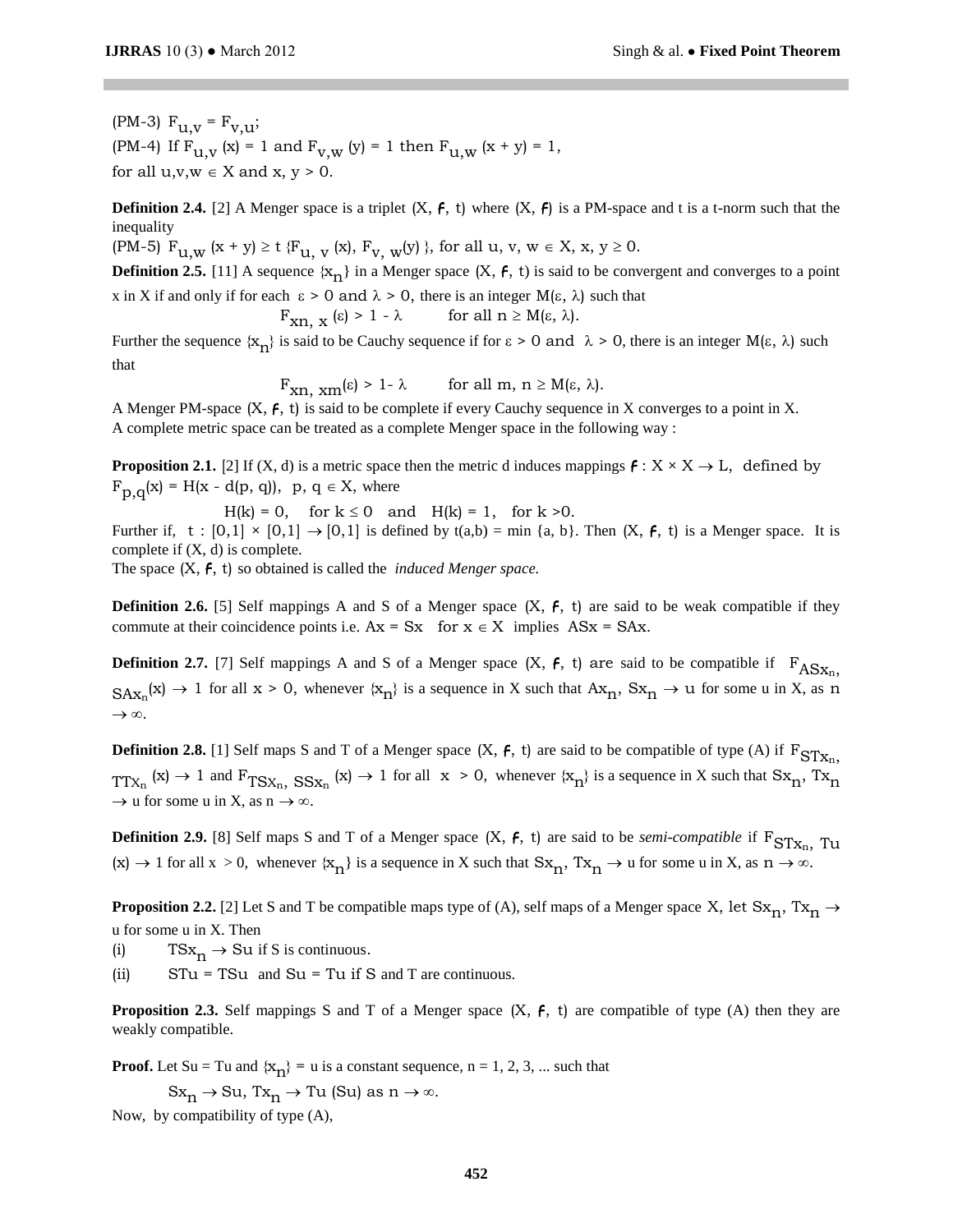$F_{STu,TTu}(t) = F_{STx_n,TTx_n}(t) \rightarrow 1$  for  $t > 0$ , then  $STu = TTu$ . Similarly,  $F_{TSu, SSu}(t) = F_{TSx_n, SSx_n}(t) \rightarrow 1$  for  $t > 0$ , then  $TSu = SSu$ . Now,  $Su = Tu \Rightarrow SSu = STu$  $\Rightarrow$  TSu = TTu. Then we get  $STu = TSu$ .

Hence, the pair (S, T) is weak compatible.

But the converse is not true as seen from the following example.

**Example 2.1.** Let  $(X, d)$  be a metric space where  $X \in R^+$  and  $(X, f, t)$  be the induced Menger space with  $F_{p,q}(\epsilon)$  $= H(\varepsilon - d(p, q)), \forall p, q \in X \text{ and } \forall \varepsilon > 0.$  Define self maps S and T as follows :

$$
S(x) = \begin{cases} \frac{1}{x^{2}} & \text{if } x \neq 0 \\ 1 & \text{if } x = 0 \end{cases} \quad \text{and} \quad T(x) = \begin{cases} \frac{1}{x} & \text{if } x \neq 0 \\ 1 & \text{if } x = 0 \end{cases}.
$$

Take  $x_n = n$ . Now,

$$
Sx_n = \frac{1}{n^2} = 0 \text{ as } n \to \infty \text{ and } Tx_n = \frac{1}{n} = 0 \text{ as } n \to \infty.
$$

Further,  $F_{STx_n}$ ,  $TTx_n(\epsilon) = H(\epsilon - d(STx_n, TTx_n)) = H(\epsilon - |n^2 - n|)$ 

Therefore, n Lim  $F_{STx_n,TTx_n}(\epsilon) \neq 1$ . Similarly, n Lim  $\lim_{n \to \infty} F_{T S x_n, S S x_n} (\varepsilon) = H(\varepsilon - d(T S x_n, S S x_n)) = H(\varepsilon - |n^2 - n^4|).$ Therefore, n→∞ Lim  $F_{T S x_n, S S x_n}(\epsilon) \neq 1$ . Hence, the pair  $(S, T)$  is not compatible of type  $(A)$ . Also, 0 and 1 are coincidence points of S and T, since  $ST(1) = T(1) = 1 = S(1) = TS(1)$  and  $ST(0) = T(0) = 1 = S(0) = TS(0)$ . Hence, the pair  $(S, T)$  is weak compatible.

**Remark 2.1.** In view of above example, it follows that the concept of weak-compatibility is more general than that of compatible maps of type (A).

Now, we give an example of pair of self maps (I, L) which are compatible of type (A) but not-semicompatible.

**Example 2.2.** Let  $(X, d)$  be a metric space where  $X = [0, 1]$  and  $(X, F, t)$  be the induced Menger space with  $F_{x,y} = \frac{t}{t + d(x,y)}$ for all  $t > 0$ .

Define self maps I and L as follows :

$$
I(x) = x \text{ for all } x \in X \text{ and } L(x) = \begin{cases} x, & \text{if } 0 \le x < \frac{1}{2} \\ 1, & \text{if } \frac{1}{2} \le x \le 1. \end{cases}
$$
\nTaking  $x_n = \frac{1}{2} - \frac{1}{n}$ , we get  $Ix_n = x_n = \frac{1}{2} - \frac{1}{n}$  and  $Lx_n = \frac{1}{2} - \frac{1}{n}$ .

\nThus,  $Lx_n \to \frac{1}{2}$  as  $n \to \infty$  and  $Ix_n \to \frac{1}{2}$ , as  $n \to \infty$ .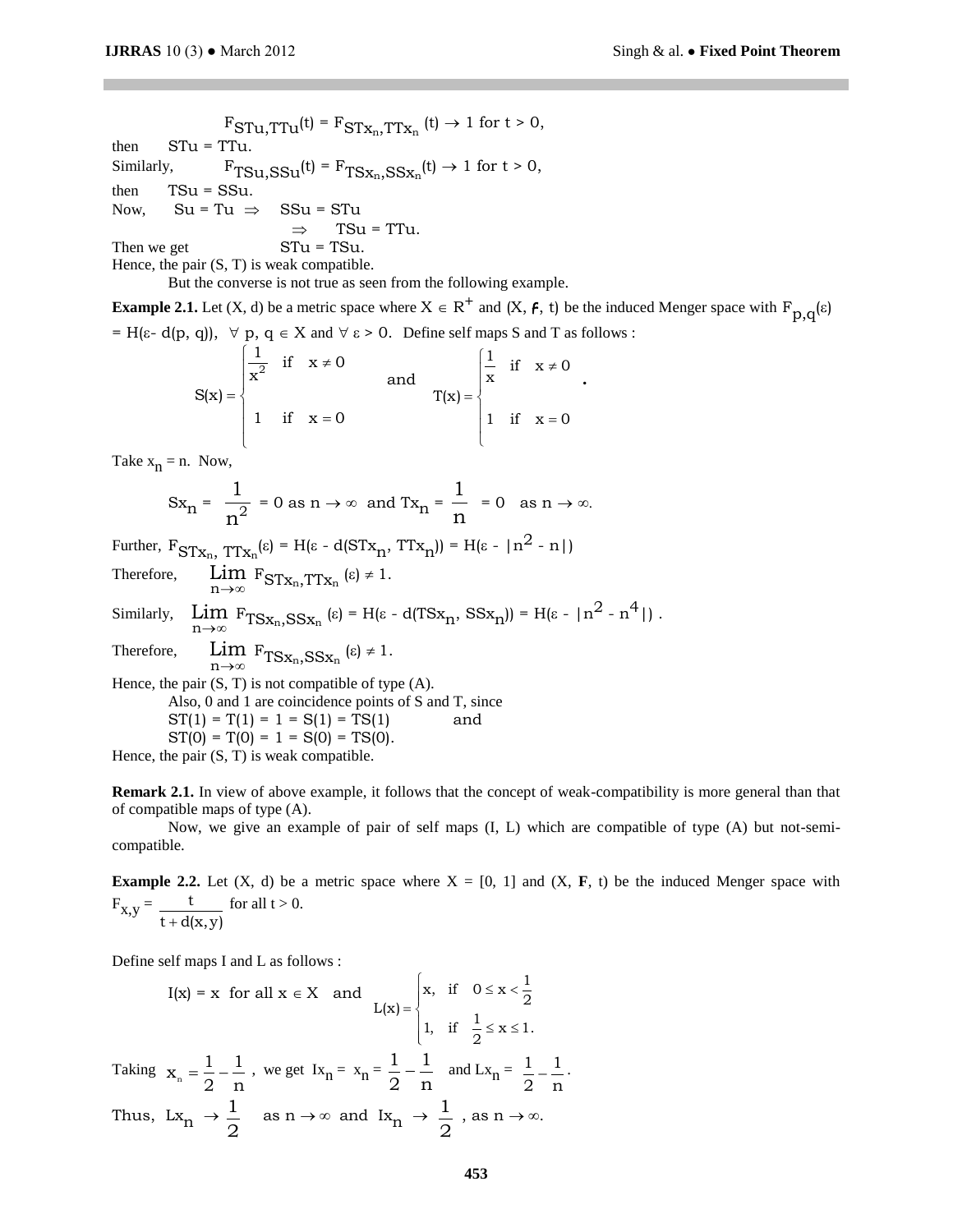Hence,  $x = \frac{1}{x}$ 2 Since  $\text{Lx}_n = \frac{1}{0} - \frac{1}{n}$ 2 n  $\overline{a}$ Therefore, ILx<sub>n</sub> =  $\left[\frac{1}{2} - \frac{1}{n}\right]$  $\left(\frac{1}{2} - \frac{1}{n}\right)$  $=$   $\frac{1}{-}$   $\frac{1}{-}$ 2 n  $\overline{a}$ and  $LLx_n = L\left(\frac{1}{0} - \frac{1}{n}\right)$  $\left(\frac{1}{2} - \frac{1}{n}\right)$  $=\frac{1}{-1}$ 2 n  $-\frac{1}{\cdot}$ . Consider  $\lim_{n\to\infty} F_{\text{ILx}_n,\text{LLx}_n} (t) = \lim_{n\to\infty} F_{\frac{1}{2} - \frac{1}{n}, \frac{1}{2} - \frac{1}{n}} (t) = 1$  for  $t > 0$ . Also, LIx<sub>n</sub> =  $L\left(\frac{1}{2} - \frac{1}{2}\right)$  $\left(\frac{1}{2} - \frac{1}{n}\right)$  $=\frac{1}{1} - \frac{1}{1}$  $\frac{1}{2} - \frac{1}{n}$  and  $\text{IIx}_n = \text{I}\left(\frac{1}{2} - \frac{1}{n}\right)$  $\left(\frac{1}{2} - \frac{1}{n}\right)$  $=$  $\frac{1}{-}$  $\frac{1}{-}$ 2 n  $-\frac{1}{\cdot}$ . Consider  $\lim_{n\to\infty} F_{Llx_n,IIlx_n}(t) = \lim_{n\to\infty} F_{\frac{1}{2} - \frac{1}{n},\frac{1}{2} - \frac{1}{n}}(t) = 1$  for  $t > 0$ . Therefore, by definition, (I, L) is compatible mapping of type (A). Therefore, by definition,  $(I, L)$  is compatible mapp Now,  $\lim_{n\to\infty} F_{\text{ILx}_n,\text{Lx}}(t) = \lim_{n\to\infty} F_{\frac{1}{2}-\frac{1}{n},1}(t) < 1$  for  $t > 0$ .

Therefore,  $(I, L)$  is not semi-compatible mapping. Thus the pair  $(I, L)$  of self maps is compatible of type (A) but not semi-compatible.

**Remark 2.2.** In view of above example, it follows that the concept of compatible maps of type (A) is more general than that of semi-compatible maps.

**Lemma 2.1.** [14] Let  $\{x_n\}$  be a sequence in a Menger space  $(X, F, t)$  with continuous t-norms t and  $t(a, a) \ge a$ . If there exists a constant  $k \in (0, 1)$  such that  $F_{X_n, X_{n+1}}(kt) \ge F_{X_{n-1}, X_n}(t)$  for all  $t \ge 0$  and  $n = 1, 2, 3, ...$ , then  $\{x_n\}$  is a Cauchy sequence in X.

**Lemma 2.3.** [14] Let  $(X, F, t)$  be a Menger space. If there exists a constant  $k \in (0, 1)$  such that  $F_{X, y}(kt) \ge F_{X, y}(t)$  for all  $x, y \in X$  and  $t > 0$ , then  $x = y$ .

**A class of implicit relation.** Let  $\Phi$  be the set of all real continuous functions  $\phi : (R^+)^4 \to R$ , non-decreasing in the first argument with the property :

a. For u,  $v \ge 0$ ,  $\phi(u, v, v, u) \ge 0$  or  $\phi(u, v, u, v) \ge 0$  implies that  $u \ge v$ .

b.  $\phi(\upsilon, \upsilon, 1, 1) \ge 0$  implies that  $u \ge 1$ .

**Example 2.3.** Define  $\phi(t_1, t_2, t_3, t_4) = 18t_1 - 16t_2 + 8t_3 - 10t_4$ . Then  $\phi \in \Phi$ .

#### **3. MAIN RESULT**

**Theorem 3.1.** Let A, B, L, M, S and T be self mappings on a complete Menger space  $(X, F, t)$  with  $t(a, a) \ge a$ , for some  $a \in [0, 1]$ , satisfying :

- $(3.1.1)$   $L(X) \subseteq ST(X)$ ,  $M(X) \subseteq AB(X)$ ;
- $(3.1.2)$  ST(X) and AB(X) are complete subspace of X;
- (3.1.3) either AB or L is continuous;
- $(3.1.4)$  (L, AB) is compatible maps of type (A) and (M, ST) is weak compatible;
- (3.1.5) for some  $\phi \in \Phi$ , there exists  $k \in (0, 1)$  such that for all  $x, y \in X$  and  $t > 0$ ,

$$
\phi(F_{Lx, My}(kt), F_{ABx, STy}(t), F_{Lx, ABx}(t), F_{My, STy}(kt)) \ge 0
$$

then A, B, L, M, S and T have a unique common fixed point in X.

**Proof.** Let  $x_0 \in X$ . From condition  $(3.1.1) \exists x_1, x_2 \in X$  such that  $Lx_0 = STx_1 = y_0$  and  $Mx_1 = ABx_2 = y_1$ .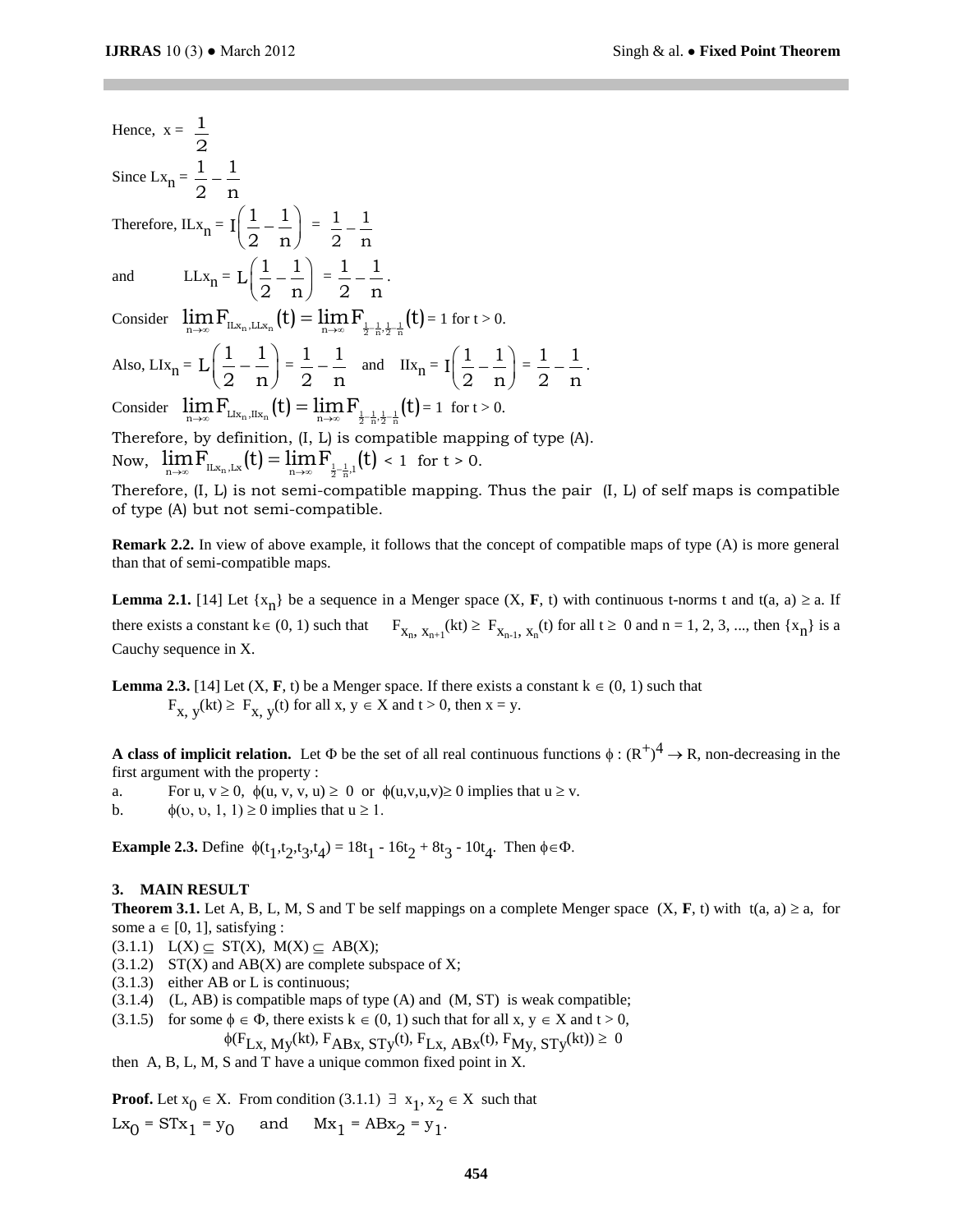Inductively, we can construct sequences  $\{x_n\}$  and  $\{y_n\}$  in X such that

$$
Lx_{2n} = STx_{2n+1} = y_{2n}
$$
 and  $Mx_{2n+1} = ABx_{2n+2} = y_{2n+1}$   
For n = 0, 1, 2, ...

**Step 1.** Putting  $x = x_{2n}$  and  $y = x_{2n+1}$  in (3.1.5), we get

 $\phi(F_{Lx_{2n}}, Mx_{2n+1}}(kt), F_{ABx_{2n}}, STx_{2n+1}}(t), F_{Lx_{2n}}, ABx_{2n}}(t), F_{Mx_{2n+1}}, STx_{2n+1}}(kt)) \geq 0.$ 

Letting  $n \to \infty$ , we get

 $\phi(F_{y_{2n}, y_{2n+1}}(kt), F_{y_{2n-1}, y_{2n}}(t), F_{y_{2n}, y_{2n-1}}(t), F_{y_{2n+1}, y_{2n}}(kt)) \geq 0.$ Using (a), we get

 $F_{y_{2n}, y_{2n+1}}(kt) \geq F_{y_{2n-1}, y_{2n}}(t).$ 

Therefore, for all n even or odd, we have

 $F_{y_n, y_{n+1}}(kt) \geq F_{y_{n-1}, y_n}(t)$ .

Therefore, by lemma 2.1,  $\{y_n\}$  is a Cauchy sequence in X, which is complete.

Hence  $\{y_n\} \to z \in X$ . Also its subsequences converges as follows :

 ${Lx_{2n}} \rightarrow z$ ,  ${ABx_{2n}} \rightarrow z$ ,  ${Mx_{2n+1}} \rightarrow z$  and  ${STx_{2n+1}} \rightarrow z$ .

#### **Case I. When AB is continuous.**

As AB is continuous,  $(AB)^2x_{2n} \rightarrow ABz$  and  $(AB)Lx_{2n} \rightarrow ABz$ . As (L, AB) is compatible pair of type (A), so by proposition (2.2), L(AB) $x_{2n} \rightarrow ABz$ .

**Step 2.** Putting 
$$
x = ABx_{2n}
$$
 and  $y = x_{2n+1}$  in (3.1.5), we get

 $\phi(F_{\text{LABX}_{2n}}, M_{X_{2n+1}}(kt), F_{\text{ABABX}_{2n}}, ST_{X_{2n+1}}(t), F_{\text{LABX}_{2n}}, ABAB_{X_{2n}}(t), F_{M_{X_{2n+1}}}, ST_{X_{2n+1}}(kt)) \geq 0$ Letting  $n \to \infty$ , we get

 $\label{eq:phi} \phi(\mathbf{F}_{\text{ABz, z}}(\text{kt}), \mathbf{F}_{\text{ABz, z}}(\text{t}), \mathbf{F}_{\text{ABz, ABz}}(\text{t}), \mathbf{F}_{\text{z, z}}(\text{kt})) \geq 0$  $\phi(F_{ABZ, z}(kt), F_{ABZ, z}(t), 1, 1) \ge 0.$ 

As  $\phi$  is non-decreasing in the first argument, we have

 $\phi(F_{ABZ, z}(kt), F_{ABZ, z}(t), 1, 1) \ge 0.$ 

Using (b), we get

 $F_{ABz, z}(t) = 1$ , for all  $t > 0$ ,

i.e.  $ABz = z$ .

**Step 3.** Putting  $x = z$  and  $y = x_{2n+1}$  in (3.1.5), we get

$$
\phi(F_{Lz, Mx_{2n+1}}(kt), F_{ABz, STx_{2n+1}}(t), F_{Lz, ABz}(t), F_{Mx_{2n+1}, STx_{2n+1}}(kt)) \ge 0.
$$

Letting  $n \rightarrow \infty$ , we get

 $\phi(F_{Lz, z}(kt), F_{ABz, z}(t), F_{Lz, ABz}(t), F_{z, z}(kt)) \ge 0$  $\phi(F_{Lz, z}(kt), 1, F_{Lz, z}(t), 1) \geq 0.$ 

As  $\phi$  is non-decreasing in the first argument, we have

 $\phi(F_{Lz, z}(kt), 1, F_{Lz, z}(t), 1) \geq 0.$ 

Using (a), we get  $F_{Z, LZ}(kt) = 1$ , for all  $t > 0$ ,

i.e.  $z = Lz$ .

Thus, we have  $z = Lz = ABz$ .

**Step 4.** Putting  $x = Bz$  and  $y = x_{2n+1}$  in (3.1.5), we get

 $\phi(F_{LBz, Mx_{2n+1}}(kt), F_{ABBz, STx_{2n+1}}(t), F_{LBz, ABBz}(t), F_{Mx_{2n+1}}, STx_{2n}}(kt)) \ge 0.$ Letting  $n \rightarrow \infty$ , we get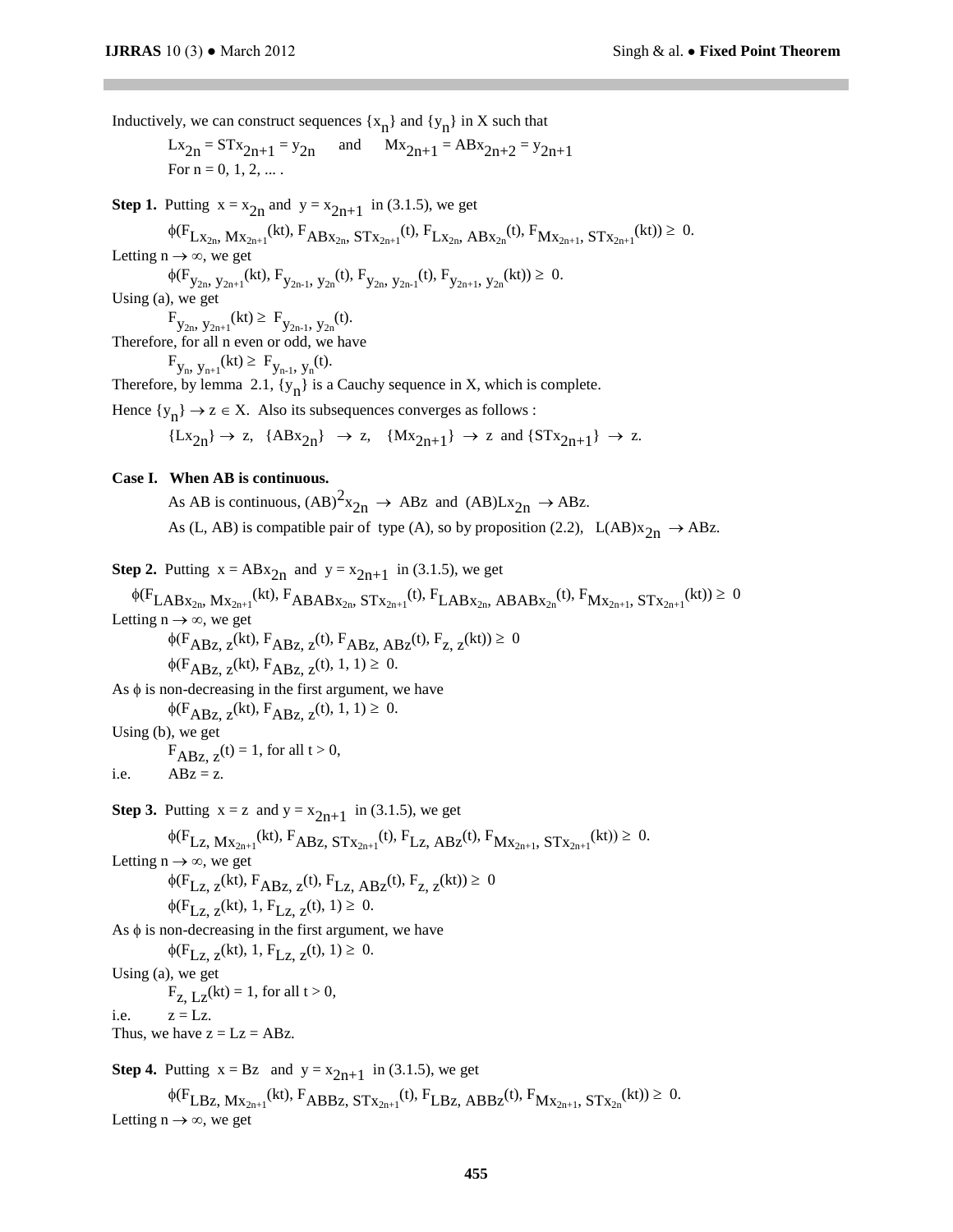$\phi(F_{BZ, Z}(\text{kt}), F_{BZ, Z}(\text{t}), F_{BZ, BZ}(\text{t}), F_{Z, Z}(\text{kt})) \ge 0$  $\phi(F_{\text{BZ Z}}(kt), F_{\text{BZ Z}}(t), 1, 1) \geq 0.$ As  $\phi$  is non-decreasing in the first argument, we have  $\phi(F_{\text{BZ, Z}}(t), F_{\text{BZ, Z}}(t), 1, 1) \geq 0.$ Using (b), we have  $F_{Bz, z}(t) = 1$ , for all  $t > 0$ , i.e.  $z = Bz$ . Since  $z = ABz$ , we also have  $z = Az$ . Therefore,  $z = Az = Bz = LZ$ . **Step 5.** As  $L(X) \subseteq ST(X)$ , there exists  $v \in X$  such that  $z = Lz = STv$ . Putting  $x = x_{2n}$  and  $y = v$  in (3.1.5), we get  $\phi(F_{Lx_{2n}}, M_v(kt), F_{ABx_{2n}}, ST_v(t), F_{Lx_{2n}}, ABx_{2n}(t), F_{Mv}, ST_v(kt)) \ge 0.$ Letting  $n \rightarrow \infty$ , we get  $\phi(F_{Z, M_V}(kt), F_{Z, STV}(t), F_{Z, Z}(t), F_{M_V, Z}(kt)) \ge 0$  $\phi(F_{Z, M_V}(kt), 1, 1, F_{Z, M_V}(kt)) \ge 0$ Using (a), we have  $F_{Z_1}$   $M_V(kt) \geq 1$ , for all  $t > 0$ . Hence,  $F_{Z_1} M_V(t) = 1$ . Thus,  $z = Mv$ . Therefore,  $z = Mv = STv$ . As (M, ST) weakly compatible, we have  $STMv = MSTv$ . Thus,  $STz = Mz$ . **Step 6.** Putting  $x = x_{2n}$  and  $y = z$  in (3.1.5), we get  $\phi(F_{Lx_{2n}}, M_{Z}(kt), F_{ABx_{2n}}, ST_{Z}(t), F_{Lx_{2n}}, ABx_{2n}(t), F_{MZ}, ST_{Z}(kt)) \geq 0$ Letting  $n \rightarrow \infty$ , we get  $\phi(F_{Z, MZ}(kt), F_{Z, MZ}(t), 1, 1) \ge 0.$ As  $\phi$  is non-decreasing in the first argument, we have  $\phi(F_{Z, MZ}(t), F_{Z, MZ}(t), 1, 1) \geq 0.$ Using (b), we have  $F_{Z_1} M_Z(t) \geq 1$ , for all  $t > 0$ . Thus,  $F_{Z_1 M_Z}(t) = 1$ , we have  $z = Mz = STz$ . **Step 7.** Putting  $x = x_{2n}$  and  $y = Tz$  in (3.1.5) and using Step 5, we get  $\phi(F_{Lx_{2n}}, MTz^{(kt)}, F_{ABx_{2n}}, STTz^{(t)}, F_{Lx_{2n}}, ABx_{2n}^{(t)}, F_{MTZ}, STTz^{(kt)}) \geq 0.$ Letting  $n \to \infty$ , we get  $\phi(F_{Lz, Tz}(kt), F_{z, Tz}(t), F_{z, z}(t), F_{Tz, Tz}(kt)) \ge 0$  $\phi(F_{Z, TZ}(kt), F_{Z, TZ}(t), 1, 1) \geq 0.$ As  $\phi$  is non-decreasing in the first argument, we have  $\phi(F_{Z, TZ}(t), F_{Z, TZ}(t), 1, 1) \geq 0.$ Using (b), we have  $F_{Z, TZ}(t) \geq 1$ , for all  $t > 0$ . Thus,  $F_{Z_1 TZ}(t) = 1$ , we have  $z = Tz$ .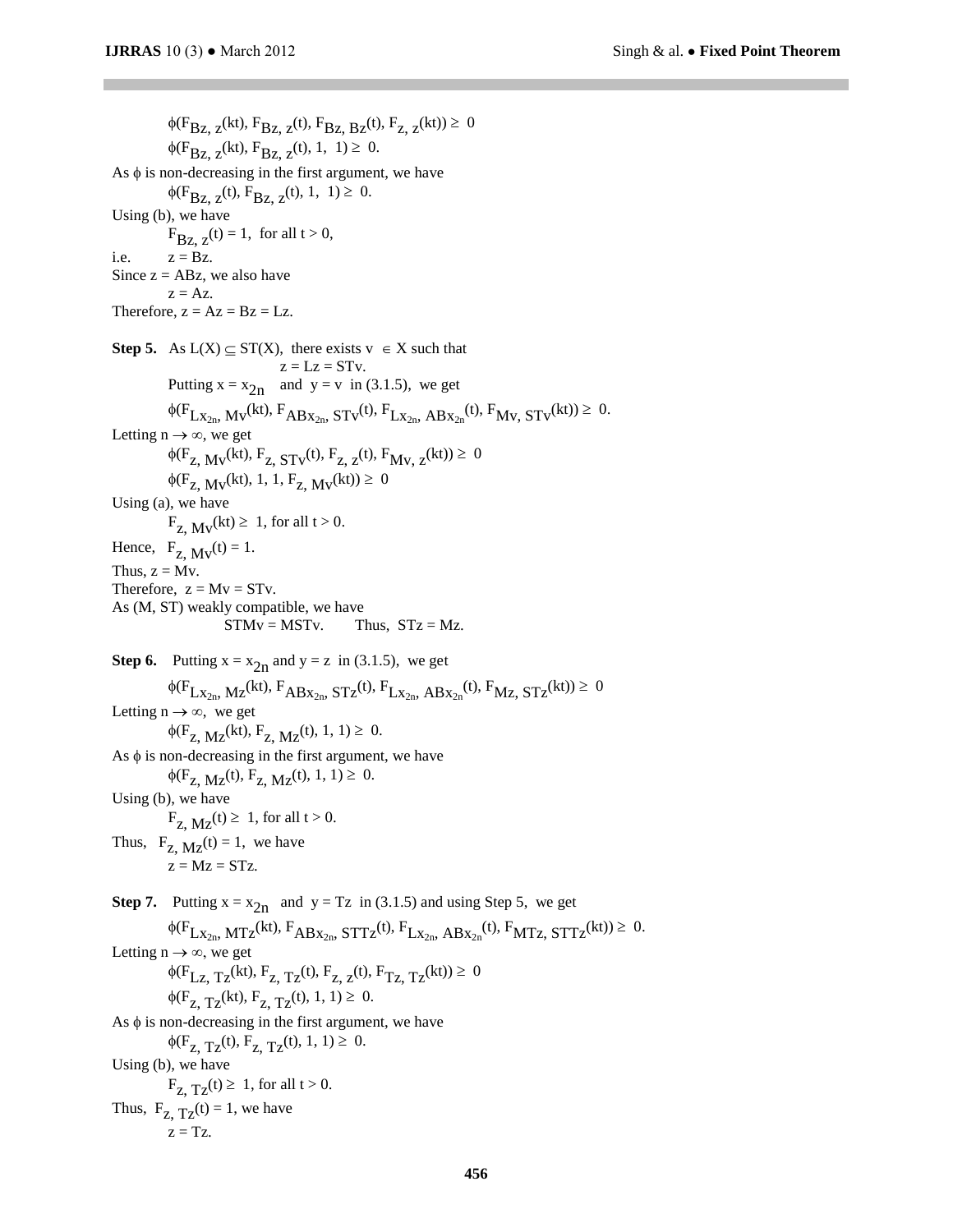Since  $Tz = STz$ , we also have  $z = Sz$ . Hence  $Az = Bz = Lz = Mz = Tz = Sz = z$ . Hence, the six self maps have a common fixed point in this case. **Case II. When L is continuous.** As L is continuous,  $L^2x_{2n} \rightarrow Lz$  and  $L(AB)x_{2n} \rightarrow Lz$ . As (L, AB) is compatible map of type (A), so by proposition (2.2),  $L(AB)x_{2n} \rightarrow ABz.$ By uniqueness of limit in Menger space, we have  $Lz = ABz$ . **Step 8.** Putting  $x = z$  and  $y = x_{2n+1}$  in (3.1.5), we get  $\phi(F_{\text{Lz, Mx}_{2n+1}}(kt), F_{\text{ABz, STx}_{2n+1}}(t), F_{\text{Lz, ABz}}(t), F_{\text{Mx}_{2n+1}}, ST_{X_{2n+1}}(kt)) \square \square 0.$ Letting  $n \rightarrow \infty$ , we get  $\phi(F_{Lz, z}(kt), F_{Lz, z}(t), F_{Lz, Lz}(t), F_{z, z}(kt)) \ge 0$  $\phi(F_{Lz, z}(kt), F_{Lz, z}(t), 1, 1) \geq 0.$ As  $\phi$  is non-decreasing in the first argument, we have  $\phi(F_{\text{LZ Z}}(t), F_{\text{LZ Z}}(t), 1, 1) \geq 0.$ Using (b), we have  $F_{Z_L}$   $I_Z(t) \geq 1$ , for all  $t > 0$ . Thus,  $F_{Z, LZ}(t) = 1$  $\Rightarrow$  z = Lz. Therefore,  $z = Lz = ABz$ . **Step 9.** Putting  $x = Bz$  and  $y = x_{2n+1}$  in (3.1.5), we get  $\phi(F_{\text{LBz, Mx}_{2n+1}}(kt), F_{\text{ABBz, STx}_{2n+1}}(t), F_{\text{LBz, ABBz}}(t), F_{\text{Mx}_{2n+1}}, ST_{x_{2n+1}}(kt)) \square \square 0.$ Letting  $n \rightarrow \infty$ , we get  $\phi(F_{BZ, z}(kt), F_{BZ, z}(t), F_{BZ, BZ}(t), F_{Z, z}(kt)) \ge 0$  $\phi(F_{BZ, Z}(kt), F_{BZ, Z}(t), 1, 1) \geq 0.$ As  $\phi$  is non-decreasing in the first argument, we have  $\phi(F_{BZ, Z}(t), F_{BZ, Z}(t), 1, 1) \geq 0.$ Using (b), we have  $F_{\text{Bz, }z}(t) \geq 1$ , for all  $t > 0$ . Thus,  $F_{BZ, z}(t) = 1$  $\Rightarrow$  z = Bz. Since  $z = ABz$ , we also have  $z = Az$ . Therefore,  $z = Az = Bz = LZ$ . **Step 10.** As  $L(X) \subseteq ST(X)$ , there exists  $v \in X$  such that  $z = Lz = STv$ . Putting  $x = x_{2n}$  and  $y = v$  in (3.1.5), we get  $\phi(F_{Lx_{2n}}, M_v(kt), F_{ABx_{2n}}, ST_v(t), F_{Lx_{2n}}, ABx_{2n}(t), F_{Mv}, ST_v(kt)) \ge 0.$ Letting  $n \to \infty$ , we get  $\phi(F_{Z, M_V}(kt), F_{Z, STV}(t), F_{Z, Z}(t), F_{M_V, Z}(kt)) \ge 0$  $\phi(F_{Z, M_V}(kt), 1, 1, F_{Z, M_V}(kt)) \ge 0$ Using (a), we have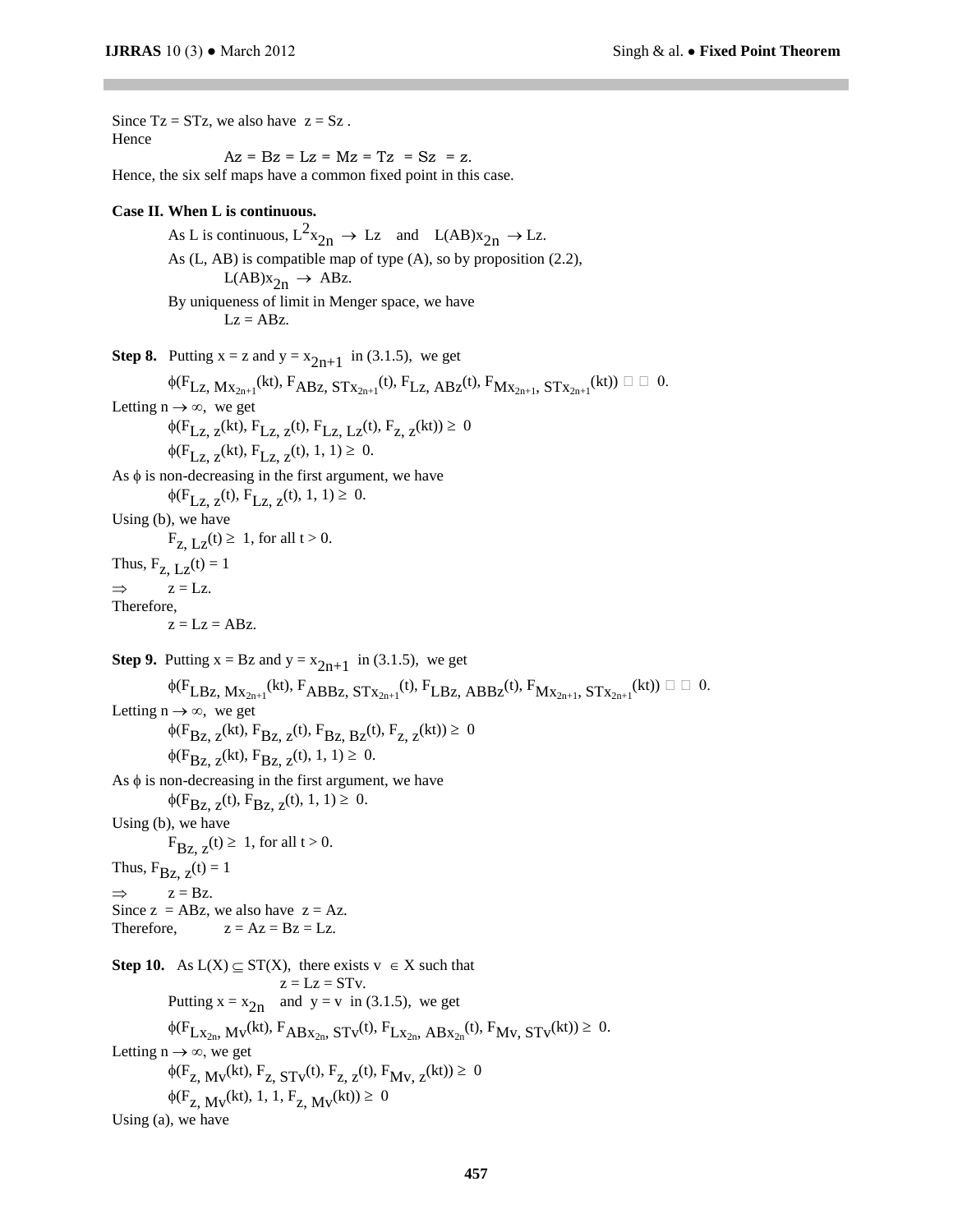$F_{z}$  M<sub>v</sub>(kt)  $\geq 1$ , for all t > 0. Hence,  $F_{Z_1} M_V(t) = 1$ . Thus,  $z = Mv$ . Therefore,  $z = Mv = STv$ . As (M, ST) weakly compatible, we have  $STMv = MSTv$ . Thus,  $STz = Mz$ . **Step 11.** Putting  $x = x_{2n}$  and  $y = z$  in (3.1.5), we get  $\phi(F_{Lx_{2n}}, M_z(kt), F_{ABx_{2n}}, ST_z(t), F_{Lx_{2n}}, ABx_{2n}(t), F_{Mz}, ST_z(kt)) \ge 0$ Letting  $n \to \infty$ , we get  $\phi(F_{Z_1} M_Z(kt), F_{Z_1} M_Z(t), 1, 1) \geq 0.$ As  $\phi$  is non-decreasing in the first argument, we have  $\phi(F_{Z_1} M_Z(t), F_{Z_1} M_Z(t), 1, 1) \geq 0.$ Using (b), we have  $F_{Z, MZ}(t) \geq 1$ , for all  $t > 0$ . Thus,  $F_{Z_1 M_Z}(t) = 1$ , we have  $z = Mz = STz$ . **Step 12.** Putting  $x = x_{2n}$  and  $y = Tz$  in (3.1.5) and using Step 5, we get  $\phi(F_{Lx_{2n}}, MTz^{(kt)}, F_{ABx_{2n}}, STTz^{(t)}, F_{Lx_{2n}}, ABx_{2n}^{(t)}, F_{MTZ}, STTz^{(kt)}) \geq 0.$ Letting  $n \to \infty$ , we get  $\phi(F_{Lz}, Tz(kt), F_{z}, Tz(t), F_{z, z}(t), F_{Tz, Tz}(kt)) \ge 0$  $\phi(F_{Z, T_{Z}}(kt), F_{Z, T_{Z}}(t), 1, 1) \geq 0.$ As  $\phi$  is non-decreasing in the first argument, we have  $\phi(F_{Z, TZ}(kt), F_{Z, TZ}(t), 1, 1) \geq 0.$ Using (b), we have  $F_{Z, Tz}(t) \geq 1$ , for all  $t > 0$ . Thus,  $F_{Z_1}T_Z(t) = 1$ , we have  $z = Tz$ . Since  $Tz = STz$ , we also have  $z = Sz$ . Hence  $Az = Bz = Lz = Mz = Tz = Sz = z$ . Hence, the six self maps have a common fixed point in this case also. **Uniqueness.** Let w be another common fixed point of A, B, L, M, S and T; then  $w = Aw = Dw = LW = Mw =$  $Sw = Tw.$ Putting  $x = z$  and  $y = w$  in (3.1.5), we get  $\phi(F_{Lz}$ , Mw<sup>(kt), F<sub>ABz</sub>, STw<sup>(t), F</sup><sub>Lz</sub>, ABz<sup>(t), F</sup>Mw, STw<sup>(kt))</sup>  $\geq 0$ </sup>  $\phi(F_{Z, w}(kt), F_{Z, w}(t), F_{Z, z}(t), F_{W, w}(kt)) \ge 0$  $\phi(F_{Z, w}(kt), F_{Z, w}(t), 1, 1) \ge 0.$ As  $\phi$  is non-decreasing in the first argument, we have  $\phi(F_{Z, w}(t), F_{Z, w}(t), 1, 1) \geq 0.$ Using (b), we have  $F_{Z, w}(t) \geq 1$ , for all  $t > 0$ . Thus,  $F_{Z, w}(t) = 1$ , i.e.,  $z = w$ . Therefore, z is a unique common fixed point of A, B, L, M, S & T. This completes the proof.